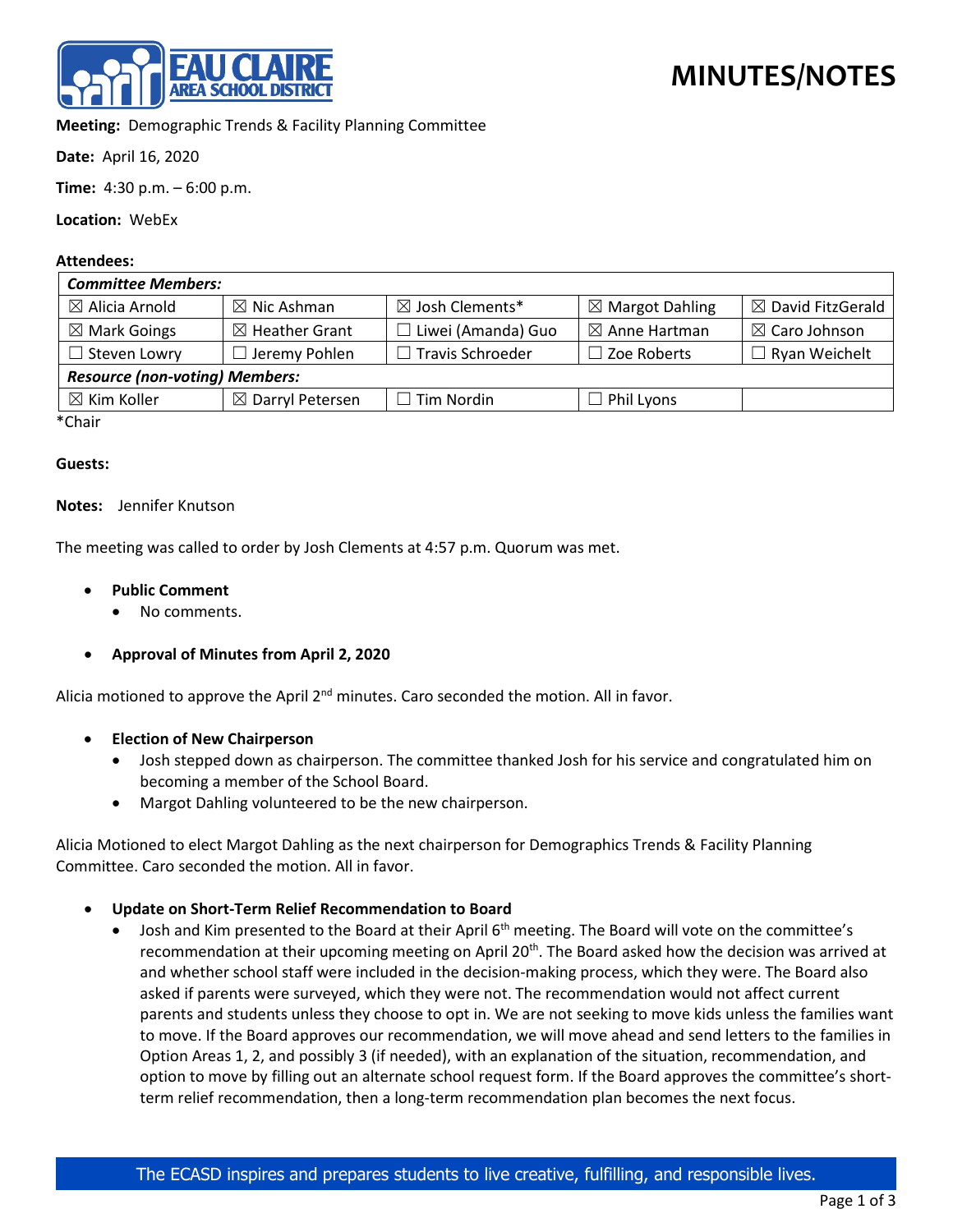# • **Initial Review of Development Information**

• The City sent a list of permits issued in 2019. The committee reviewed the permit map provided by the City. Construction was likely initiated last year, but developments may not be ready for move in until fall. The committee is waiting on information from the County. Before making a well-informed, long-term facility recommendation, we should get a better idea of where growth is to know where to expand facilities.

### • **Long Term Recommendation Discussion**

- Do we want to focus district-wide or just the south side schools that we have been charged with for facility recommendation? To make an educated facility recommendation, we should look at all growth and information district wide. The next piece from the City that we need are the planned developments. So far, we just have the permits. We also need the information from the City.
- What would the approximate cost be to add onto Manz, Meadowview, and Putnam Heights? Have we determined that we won't be exploring a new facility? We should look at all available options. If we build a new school, what would that cost be in comparison to add-ons? There may be concerns about adding onto an existing school. Darryl and Kim are currently working on capital improvements and deferred maintenance. Knowing which schools can or cannot be added onto would be helpful for the committee.
- Is the consensus still that we would be looking at a 3-section school and not a 4-section school? Demographics plays a role in that decision. The predominate factors of 3-section versus 4-section school is location, funding, and how many kids are attending the school overall. Therefore, the research and precedence would be lower on the priority list as the logistics for our community is more important.
- Should we look at middle school and high school capacity as well, so we do not need to go back to the community in 2 or 3 years with another referendum? The 2008 referendum was the last time the district added capacity, and the project took place in 2009-2010. The population growth in the city (the number of new residents) in the last 10 years has been significant. We can work on enrollment projections and could code new houses by school path to see which schools are affected by the growth.
- Do we need to have a finalized plan by August of 2020 to present to the Board? Yes. The referendum question needs to be finalized this fall for the referendum listening sessions which can also double as the listening sessions for our recommendation.
- Would it make more sense to build additions onto a school(s) or build a new school? How could we get the following information—if we look at additions or look at building another school, can we project what will happen to the overall enrollment at other schools? Can we be confident that by adding a 3-section school we would get everyone down to 75% or 80% capacity? To explore this, we would need Ryan's help mapping out the location of facilities and location of students. This could potentially have a domino effect. Some will be impacted more than others. Not much may change for schools that are situated close to each other. A new school would dramatically affect the neighborhood where it is built.
- It will likely be a more expensive option to build a 3-section building with upfront costs (i.e. land, construction, plumbing, wiring) and additional staff. Additional staff costs may be lower for adding onto two or three buildings compared to adding a new school. When explaining to the Board in August, this may be helpful to calculate and adds to the rationale that will ultimately be shared with the community.
- Does the city have data reflecting how many kids are in each home? The City does not track homes under 5 years of age or the demographics. The census should state the average number of households with kids. It will not be precise, but it would give us an idea. Generally, 1 in 4 households have kids. To complicate this is the size of the housing unit and what type of unit it is. We can try to guess; we just have to recognize that it won't be a precise number.
- Potentially, we need to vote in June, with July as a backup date, if we can bring all of the research to the May meeting. Do you think we should have another workgroup? The short-term relief workgroup was very helpful. Our goal will be to have the researched ready for the workgroup so that our main meeting can be about options and recommendations for June.